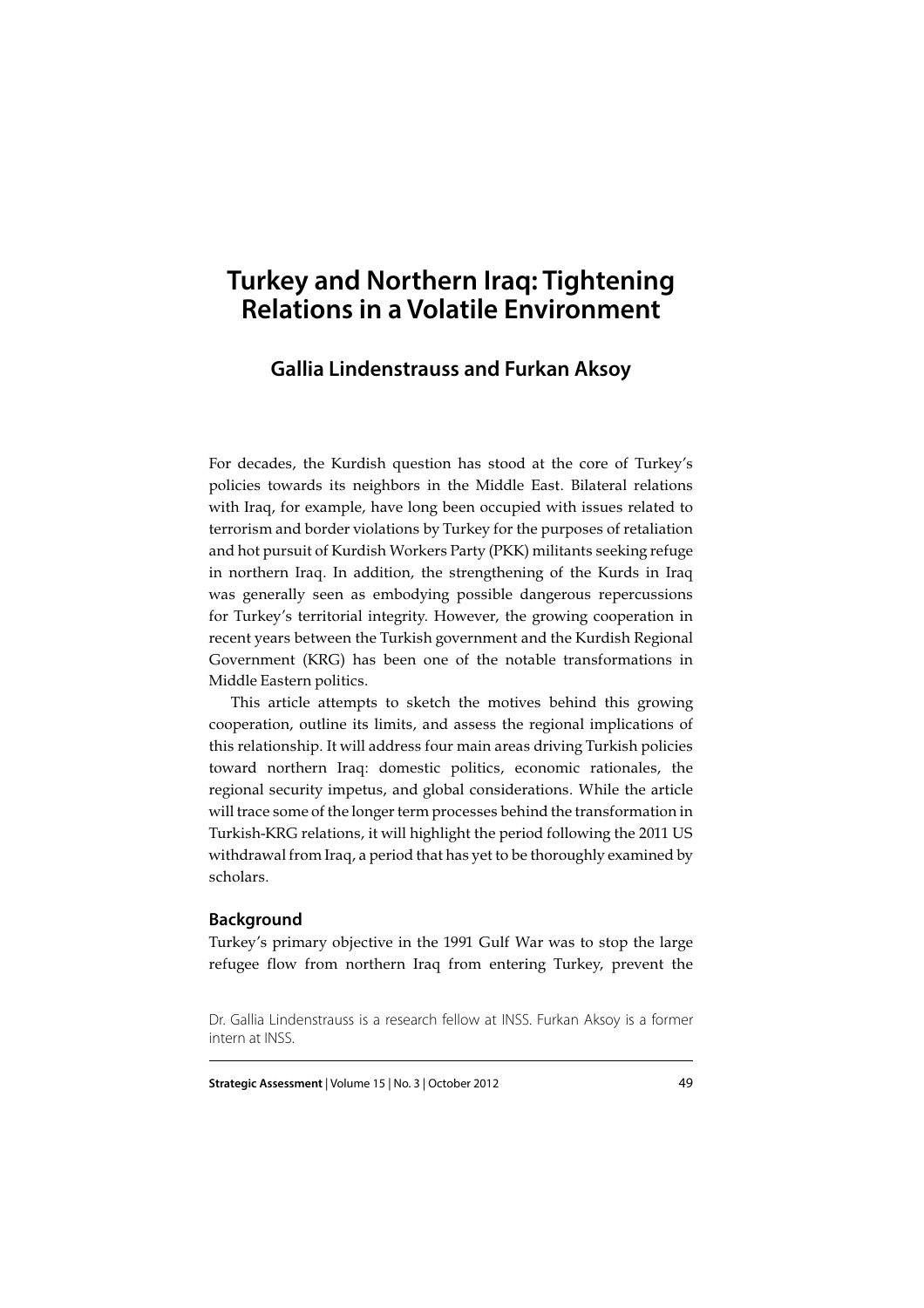establishment of any independent Kurdish entity, and secure the mountainous areas along the border to clear them of a terrorist presence. Once policies failed to achieve all these aims and violent terrorist acts continued, Turkish President Turgut Ozal hoped to drag the PKK into negotiations through the influence of the Kurdish Regional Government, established just then. He decided to provide Turkish diplomatic passports to Kurdish leaders Mesud Barzani and Jalal Talabani, who successfully extracted a short lived ceasefire deal from PKK leader Abdullah Ocalan in 1993.<sup>1</sup> This strategy by Ozal to use the KRG was to be the initial step of a commonly applied strategy to search for a solution to Turkey's internal Kurdish question through external affairs, mainly via Iraq.

Following the enigmatic death of President Ozal, Turkey returned to the tough military approach towards the Kurdish question. During the period of Prime Minister Tansu Ciller in particular, and by way of the Special Units Operations, the denial of ethnic identity and the level of conflict deepened, resulting in thousands of unsolved murders and assassinations. Following the heavy pressure leveled on Syria to stop letting the PKK operate from its borders against Turkey and with the help of American and Israeli intelligence, PKK leader Abdullah Ocalan was captured in Kenya in 1998, which prompted the PKK announcement of a ceasefire. This ceasefire lasted until the 2003 Iraq War.2

On June 1, 2004, fears of renewal of the violent phase in Turkish-Kurdish relations were proven correct and the PKK announced the end of the six year ceasefire.<sup>3</sup> The post-2007 period, however, and the consolidation of the Justice and Development Party (AKP) rule in Turkey gave greater opportunity for the AKP to act boldly and declare a "Kurdish opening" that included granting more individual and collective rights to Kurds, secret negotiations with the PKK, and increased dialogue with the KRG by way of a new consulate in Erbil, the KRG capital. In the framework of the "zero problems with neighbors"4 and the "Kurdish opening" policies, Turkey inherited the Ozal legacy of attempting to forge political and economic cooperation with the KRG, but began to pursue this in a much tighter way (in terms of political cooperation) and on a grander scale (in terms of the economic relations) than in the past.

#### **Domestic Political Concerns**

The bold "Kurdish opening" policy adopted by the AKP after the 2007 elections did not last long. It was practically ruined with the Habur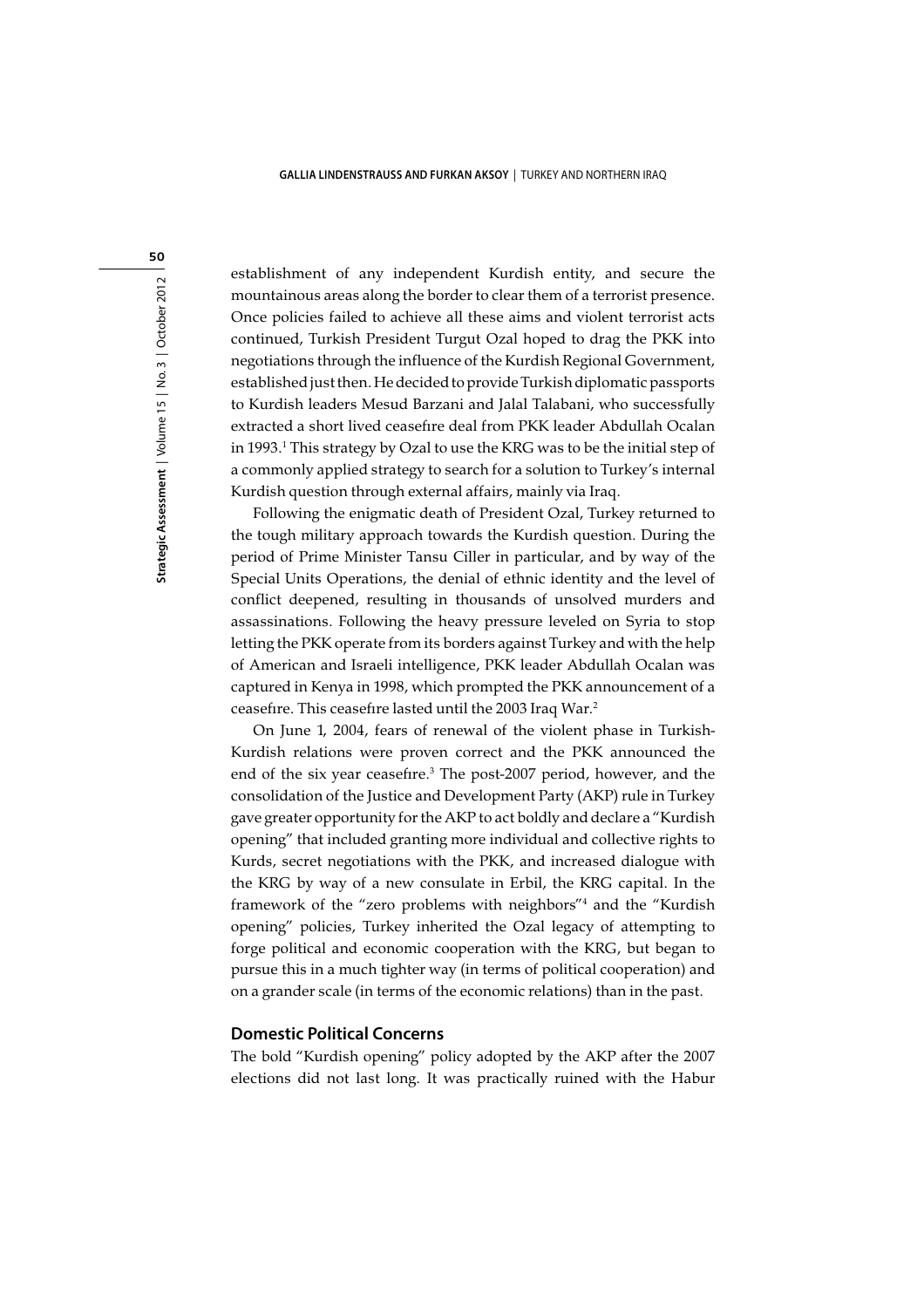incident of 2009: what was supposed to be a symbolic surrender of a few PKK activists and a way of preparing the general Turkish public to some concessions to the PKK turned into a PKK political show of strength. Another notable setback was the Silvan attack of July 2011, in which 13 Turkish soldiers were killed in an ambush in Diyarbakir. During the 2011 elections campaign, the AKP promised the creation of a more democratic and inclusive constitution that would meet the demands of Kurds. However, despite the AKP's decisive victory in the 2011 parliamentary elections with almost 50 percent of the vote, the prospects for a new and reformed constitution met with full disappointment. The AKP began diverting public attention from the new constitution to multi-billion dollar "fantastic projects" such as the Istanbul canal,<sup>5</sup> Fatih project,<sup>6</sup> and the third bridge on the Bosphorus. One of the reasons behind this policy of diversion of public attention was to gain time for resolution of the uncertainties generated by the "Arab Spring." The same uncertainties gave the PKK the incentive to avoid peace talks with the Turkish government and to wait for a post-Assad Syria with greater opportunities. Therefore, both the AKP and the PKK adopted a "wait and see" approach. Meanwhile, the AKP increased its cooperation with the KRG by hosting KRG President Mesud Barazani and KRG Prime Minister Nechirvan Barzani in Ankara in May 2012, a visit in which a contract to transfer some of the KRG's oil to Turkey's refineries was signed (without the consent of Iraq's central government) and common concerns over terrorism were expressed.7

While there is a growing understanding in Turkey that the PKK problem cannot be solved only by military means, these measures are nonetheless still heavily in use. In this respect, cooperation by the KRG with Turkey in intelligence sharing and employing some measures against the PKK (although not directly fighting them) is seen as useful and important. Even the fact that the Kurdish leaders have been willing to speak publicly against the PKK has been seen in Turkey as influential. For example, already in 2009 Iraqi President Jalal Talabani said that there were only two options for the PKK; either lay down their arms or leave Iraq. The KRG leaders followed with similar statements. One of the PKK leading figures said in response: "Talabani is trying to please Turkish generals and we do not believe anymore that Talabani can play a role in the solution of the Kurdish problem. Nobody can drive us from the Kandil Mountains."8 Thus, as the talks with the PKK are not yet progressing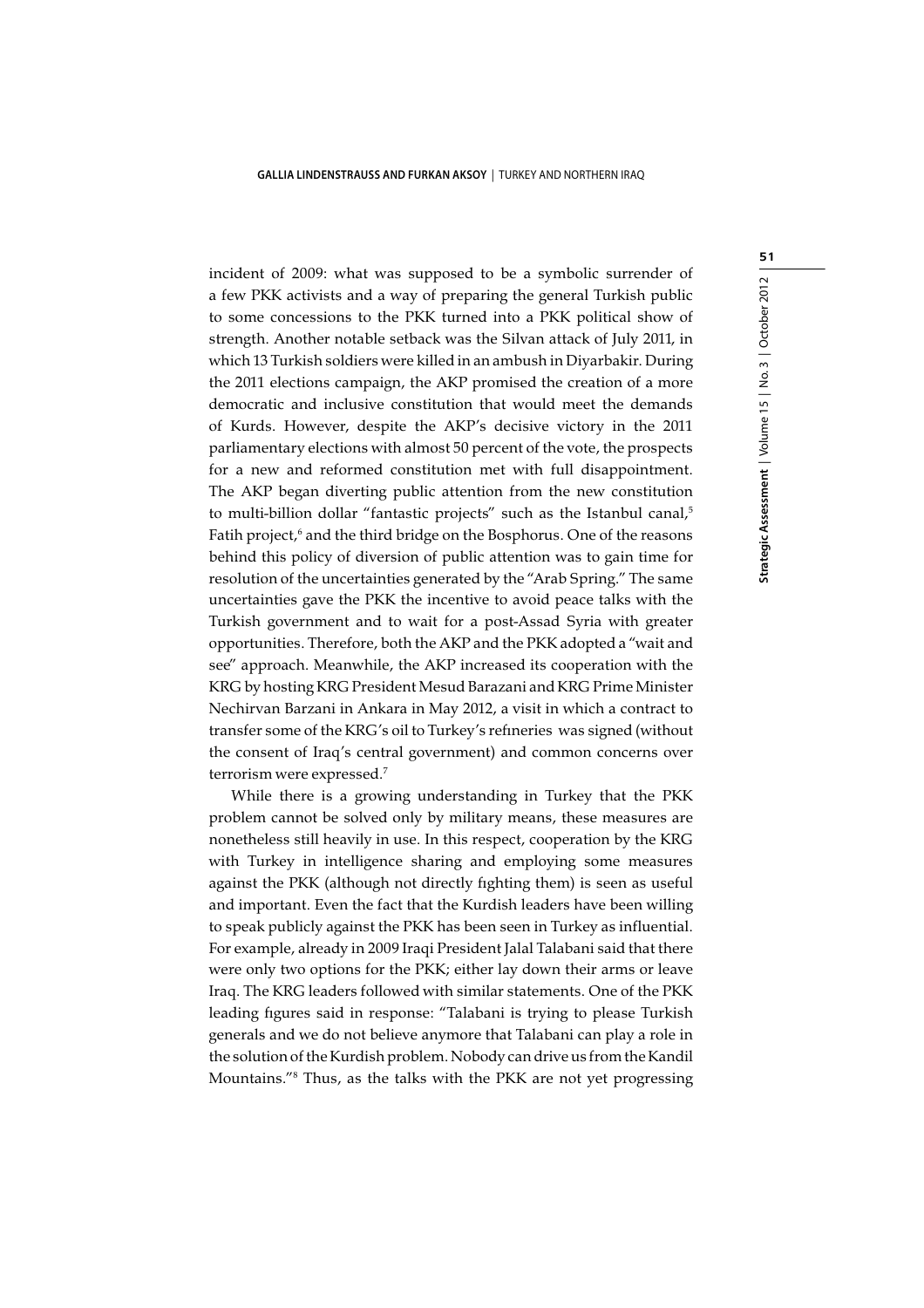and the KRG, at least in public and official statements, is promising cooperation with Turkey, the Turkish side is motivated to continue its warm relations with the KRG.

### **Economic Considerations**

In the economic sphere, as well as in regional calculations, the developments of the "Arab Spring" altered Turkey's plans. Turkey had aimed to increase regional cooperation and interdependence through its "zero problems with neighbors" policy, and thereby boost its economic development. At a conference in Beirut in November 2010, Turkish Prime Minister Recep Tayyip Erdogan expressed the necessity of a regional integration policy, a kind of "European Schengen area" in the Middle East.9 Turkey took the first step toward a regional integration policy by cancelling reciprocal visa requirements for Syria, Jordan, Lebanon, and Libya. A few months later, in January 2011, Foreign Minister Ahmet Davutoglu reiterated the intention for a regional integration body right before the outbreak of the "Arab Spring," which caught Turkey, like other countries, by surprise.10 For Turkey, the "Arab Spring" marked a new era

Though Turkey's economic ties with the KRG date back long before the "Arab Spring," more comprehensive cooperation with the KRG was a natural outgrowth of the intensified Sunni-Shiite rivalry given the turmoil in Syria and the American withdrawal from Iraq.

in which Turkey suffered substantial economic losses in countries such as Libya and Syria, where Turkish companies had previously been engaged in major commercial activity. Along with growing relations with the Gulf states, the development of much closer cooperation with the KRG (although it can be viewed as a strategic paradigm shift in Turkey's regional policies) also made sense from a solely economic perspective.

Before the "Arab Spring," in addition to its activities in other parts of Iraq, Turkey was active in the energy sector in southern Iraq, through the Turkish Petroleum Corporation (TPOA), and in the construction sector through private companies, even in very sensitive Shiite areas such as Sadr City.<sup>11</sup> However, with the "Arab

Spring" progressing, Iraqi Prime Minister Nouri al-Maliki, in his speech in April 2012, criticized Turkey's policies vis-à-vis the Shiites and referred to it as "a hostile state."12 Consequently, the most plausible region in Iraq for Turkey to direct its economic activity seems to be oil-rich Iraqi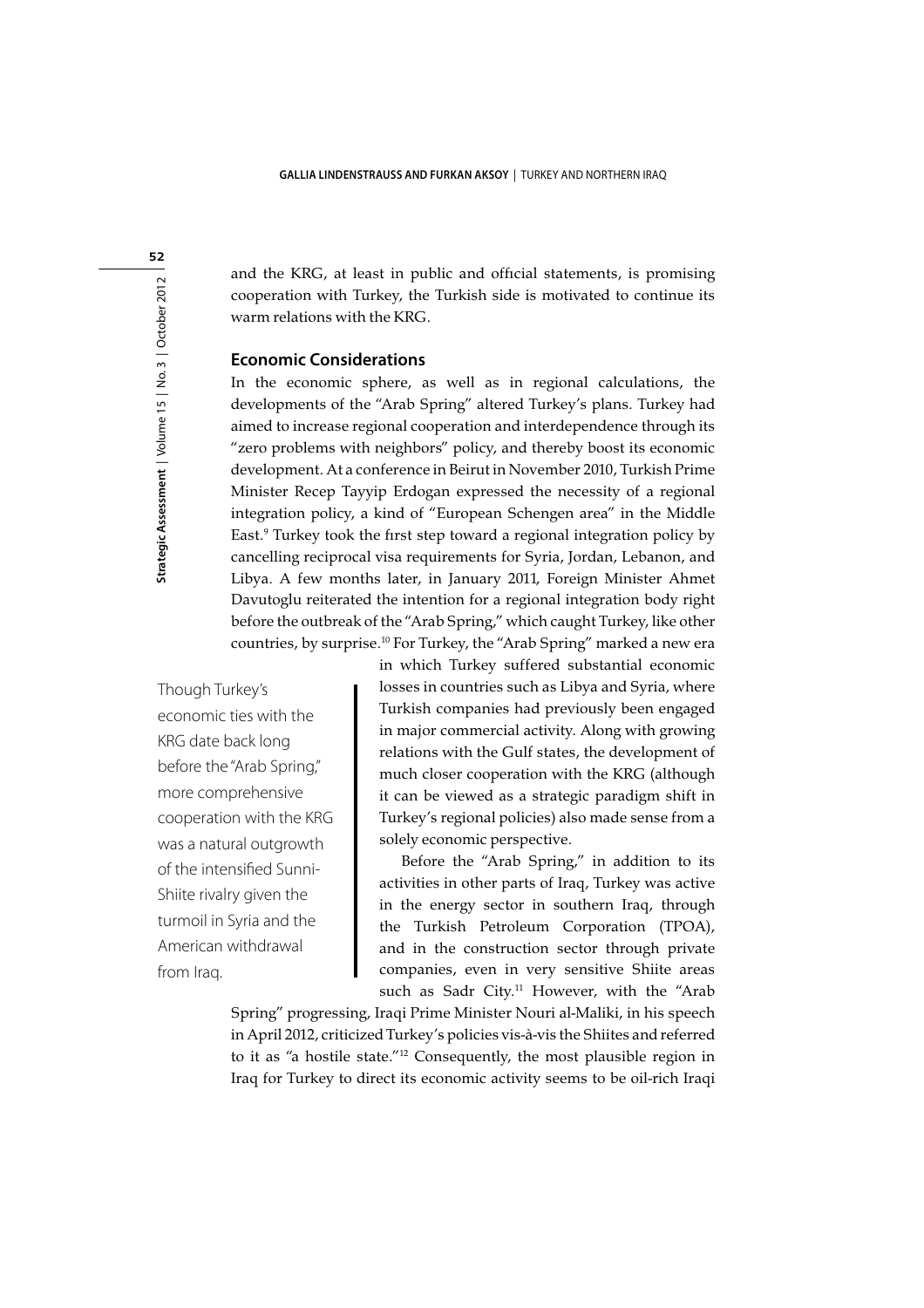Kurdistan. Though Turkey's economic ties with the KRG date back long before "Arab Spring," more comprehensive cooperation with the KRG was a natural outgrowth of the intensified Sunni-Shiite rivalry given the turmoil in Syria and the American withdrawal from Iraq.

Iraq's economic importance for Turkey must be examined in order to fully understand Turkey's policy objectives. According to 2011 statistical data, Iraq is the second largest export destination for Turkish goods, and it is estimated that at least 50 percent of this trade is with northern Iraq. In the first half of 2012, compared to the same period of 2011, data indicates the increase of Turkey's export to Iraq by 37 percent and imports from Iraq by 13 percent. In the same period with respect to that of 2011, the rise of Iraq's share in Turkey's total exports is 20 percent, and in Turkey's total import is 58 percent.<sup>13</sup> Considering the regional instability and economic crisis, this extraordinary upward trend can be linked to the economic cooperation with the KRG. In late April 2012 in his visit to Turkey, KRG Minister of Trade and Industry Sinan Celebi pointed out that 25 new Turkish companies are launched every month in Iraqi Kurdistan. He stressed Turkish companies' stronghold in the construction and banking sectors in the region.<sup>14</sup> In their visits to Turkey in May 2012, Mesud and Nechirvan Barzani signaled growing cooperation in issues related to the economy and terrorism. On May 20, 2012, at an energy conference in Erbil, energy agreements were signed – without consent of the central Iraqi government – between Turkey's Minister of Energy, Taner Yildiz, and KRG Minister of Natural Resources Ashti Hawrami, whereby Iraqi Kurdistan's oil and gas will be directly transferred to Turkey, and later, some of the refined oil will be imported by the KRG. Explaining the details of the project, Hawrami announced that with the addition of the newly planned pipelines, it aims to transfer one million barrels of oil, four times the current production, to Turkey's refineries and ports.15 Still, there are doubts about how feasible such a project would be since the PKK clearly demonstrated its resentment through attacks on the existing Kirkuk-Yumurtalik pipelines in late August 2012.<sup>16</sup> The potential, however, is great, as the KRG needs Turkey as a route for export, and Turkey has both growing energy needs of its own and is interested to serve as an energy hub.17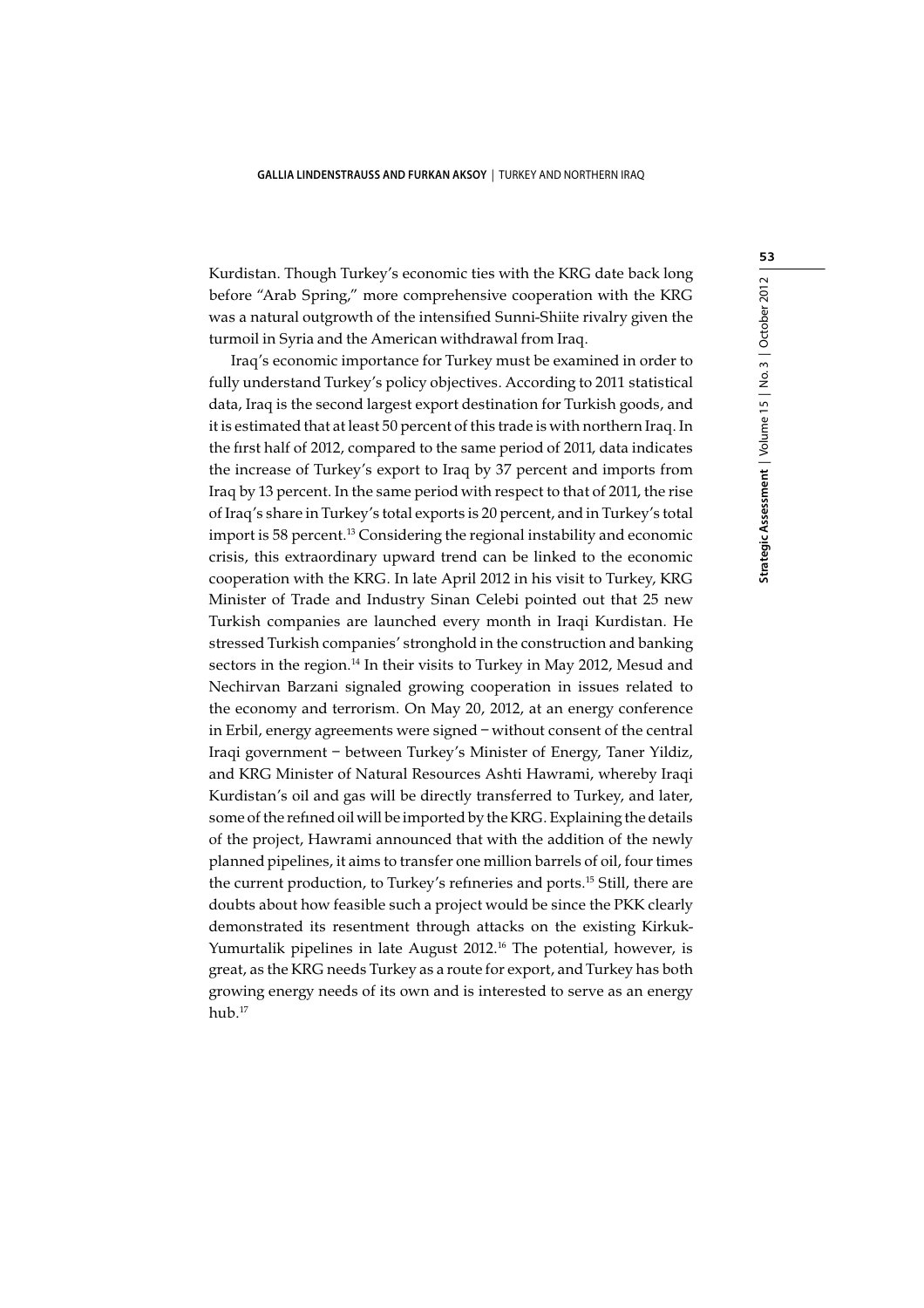#### **Regional Considerations**

AKP's rapprochement with the KRG and Barzani cannot be explained only as an "Ozalian" strategy to generate solutions for the Kurdish question through outside actors; it is much more than that. In two principal ways the KRG is seen as an ally of Turkey against several regional threats. First, the KRG is an ally that can possibly assist in shifting the internal balance of power in Iraq in favor of Turkey, which without the Kurds builds on some rather weak Turkmen and Sunni actors. This is especially important in light of Iran's growing influence in Iraq. As Sean Kane claims, Iraq "remains a regional playground rather than a regional player."18 While Iran envisions the future of Iraq as a weak state ruled by the Shiite majority, Turkey would like to see a stronger unified state (partly as a counter-balance to Iran) with power sharing agreements among the major groups (Sunnis, Shiites, Kurds) that also guarantee the rights of the Turkmen minority. In addition, whereas Turkey is interested in the development of Iraq's hydrocarbons exports (both as a consumer and as a transit route), Iran is wary of Iraq as a growing hydrocarbons export competitor.<sup>19</sup> Not satisfied with their influence in their respective spheres (Iran in southern Iraq and Turkey in northern Iraq), both states try to exert their influence in other parts of Iraq.<sup>20</sup> One example of Iran's successful influence of Iraqi policies is the sympathy shown by al-Maliki to the Assad regime and his avowed belief in the regime's ability to make reforms. There is also concern among Iraq's neighbors that if the Assad regime falls in Syria, Iran will intensify its relations with Iraq further to compensate for the loss of its Syrian ally.21

The KRG is an ally that can assist in shifting the regional balance of power in favor of a Sunni alliance.

Moreover, the KRG is an ally that can assist in shifting the regional balance of power in favor of a Sunni alliance, which both Turkey and the KRG unwittingly find themselves embracing as a result of the "Arab Spring." This has already been an

incentive for an improvement in relations between Turkey and Saudi Arabia. Ironically, however, what was considered as one of Turkey's points of

strength with regard to Iraq in recent years was its ability to transcend some of the sectarian divides.<sup>22</sup>

In addition, the KRG is seen as a possible ally that can help in containing the Democratic Union Party (PYD), PKK's extension in Syria, in a post-Assad era. In such a scenario, which in essence has already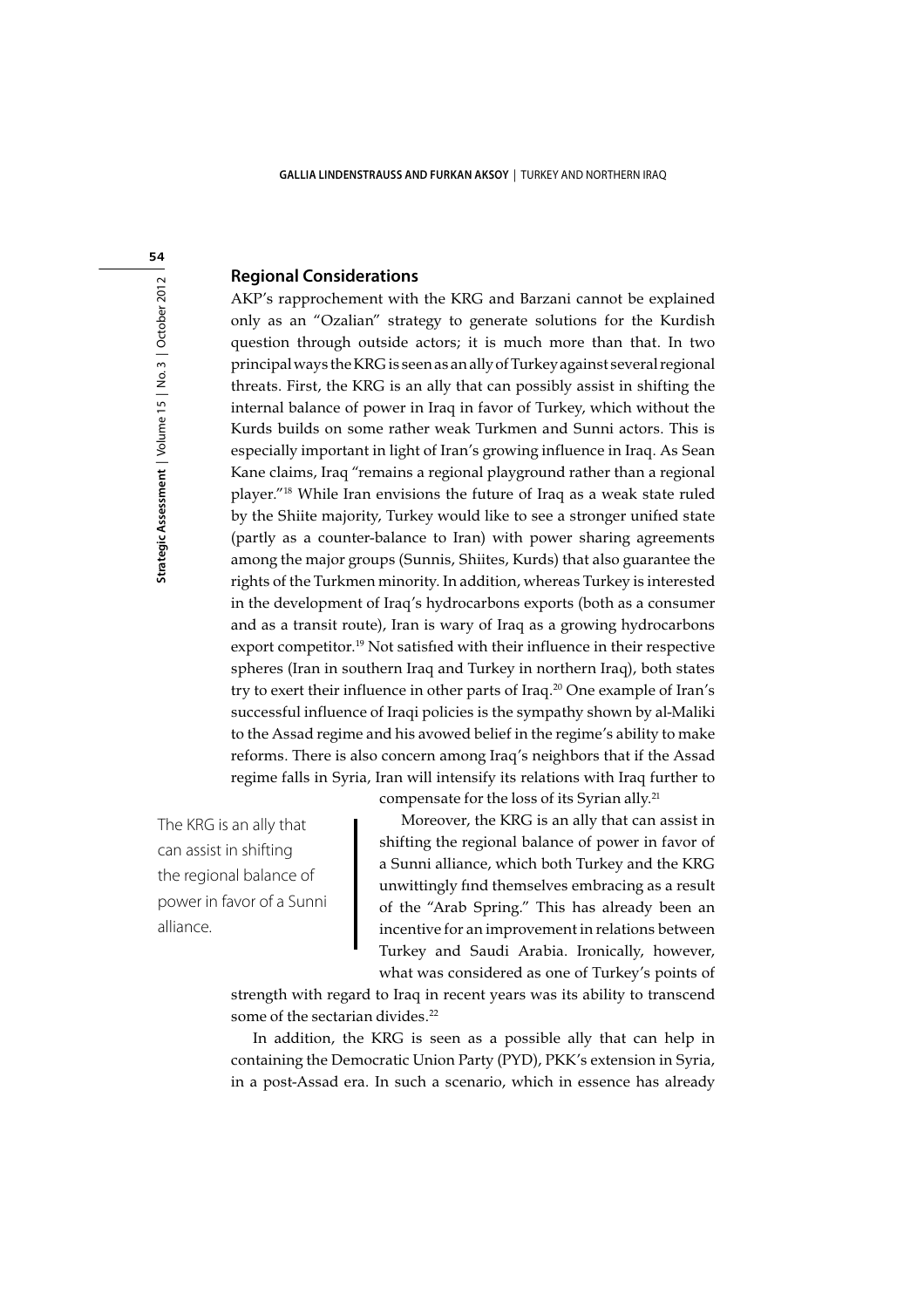begun, a Kurdish autonomy will be established in northern Syria. This will present Turkey with threats related to the Kurdish issue on at least three fronts – domestic, northern Iraq, and northern Syria. Coupled with the reemergence of the PKK threat from the Iranian border, this threat explains why Turkey will do its utmost to maintain its relations with the KRG. President Barzani has proven in the past his willingness and capabilities in mediating among the different Kurdish parties, and the Turks hope he will be able to convince the Syrian Kurds to join the Syrian National Council (SNC).

### **Global Perspective**

Turkey's relations with the KRG are linked to US-Turkish relations. While Turkey objected to the 2003 Iraq War, at least until the beginning of the "Arab Spring" it was seen as one of the states that benefited most from the conflict, mainly because of the significant growth in trade relations with Iraq.<sup>23</sup> Turkey's resistance of the KRG's strengthening was a source of tension with the US, since the KRG had proven to be the most loyal ally of the US in the war. However, once Turkey changed in policy toward the KRG, the joint interests between Turkey, the US, and the KRG became more apparent.<sup>24</sup> When the US withdrew its forces from Iraq in 2011, it was clear that a certain power vacuum would emerge. As the US shares the Turkish concerns regarding the growing influence of Iran in Iraq, there is much incentive for the Americans to assist the KRG and the Turks in what is needed in order to counter-balance Iran. The US is thus eager for its two allies Turkey and the KRG to maintain cooperative relations. In this respect, one can expect that it will do its best to reduce the tensions between the two, should they resume.<sup>25</sup> In August 2012, US ambassador to Turkey Francis Ricciardone said that the US administration was not happy with the performance of the KRG in containing the activities of the PKK, a statement that reflected some of the Turkish worries.<sup>26</sup> While both the US and Turkey want Iraq's unity to remain intact, they are aware that the growing rift between Baghdad and Erbil may not be bridged, and place the blame mainly on al-Maliki.

If Turkey succeeds in preventing the fall of Iraq to an Iranian sphere of influence, this will prove again its crucial role as a US ally and a NATO member, one that in some cases is second only to the US in terms of its importance to the alliance. What was seen as Turkey's constructive role in Iraq was also acknowledged by the European Union in some of the EU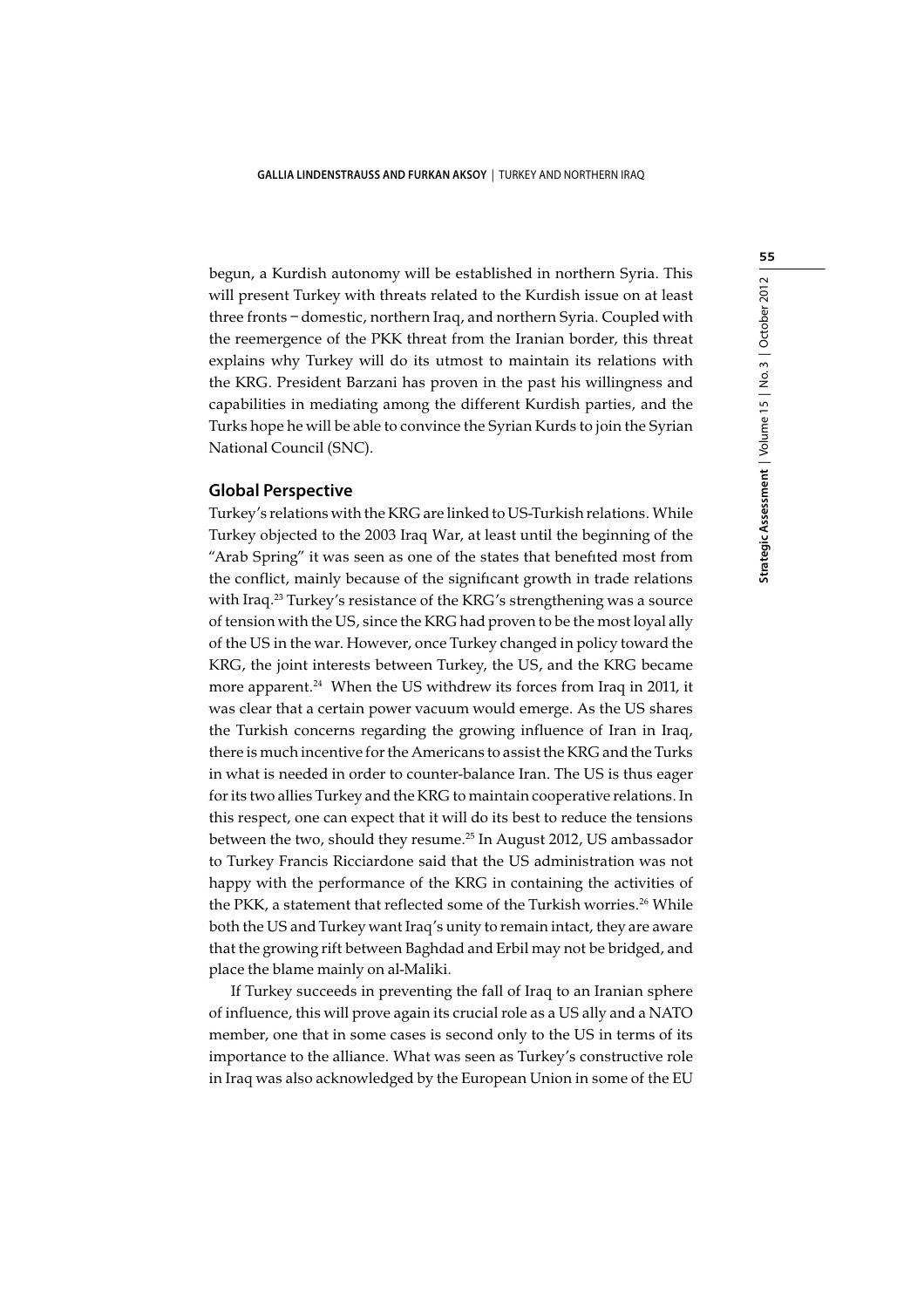progress reports related to Turkey's candidacy for the EU. In this respect, successful Turkish policies with regard to Iraq are seen as an asset to Turkey in its relations with the EU.<sup>27</sup>

## **Conclusion**

There are thus many significant motives driving the rapprochement between Turkey and the KRG. Still, there are several underlying tensions that threaten to hinder further development of this relationship. First, Turkey has not yet accepted the prospect of a fully independent Kurdistan, which for the Kurds in northern Iraq is more a question of "when" rather than "if."28 Second, Turkish historic claims for control over Mosul and Kirkuk will become more vocal in case of Iraq's disintegration, and as the KRG de facto controls these areas, this will continue to be a source of tension.29 Third, the recent rise in the PKK terror attacks in Turkey, as well as the prospect of the resurgence of the PKK threat from Syrian and Iranian territories, may result in increased repression in Turkey towards the Kurds, a development the Kurds in Iraq are likely to resent. Finally, Turkey may at some point resist the attempts of Iran and Saudi Arabia (as well as al-Maliki) to push it towards taking a decisive side in

For many years, Israel has seen the Kurds as a possible ally in the Middle East, and Israel has an interest that the current trend of improved relations between Turkey and the KRG continue.

the sectarian divides in Iraq and the Middle East in general. Turkey, then, might push the Kurds to make further concessions in order to maintain Iraq's unity, attempts that they will resist or resent.

Israel has for many years seen the Kurds as a possible ally in the Middle East, as part of its peripheral policy.30 In the past, the Turks have condemned Israel's relations with the Kurds and have raised several accusations with regard to its contribution to some of PKK successes. In this respect, Israel has an interest that the current

trend of improved relations between Turkey and the KRG continue. And even if it will not serve as a point of convergence of interest between Israel and Turkey, there is much importance to Israel that Turkey serves as a counterweight to Iranian influence in Iraq.

#### **Notes**

1 Gareth Jenkins, "Turkey and Northern Iraq: An Overview," Jamestown Foundation, February 2008, p. 13.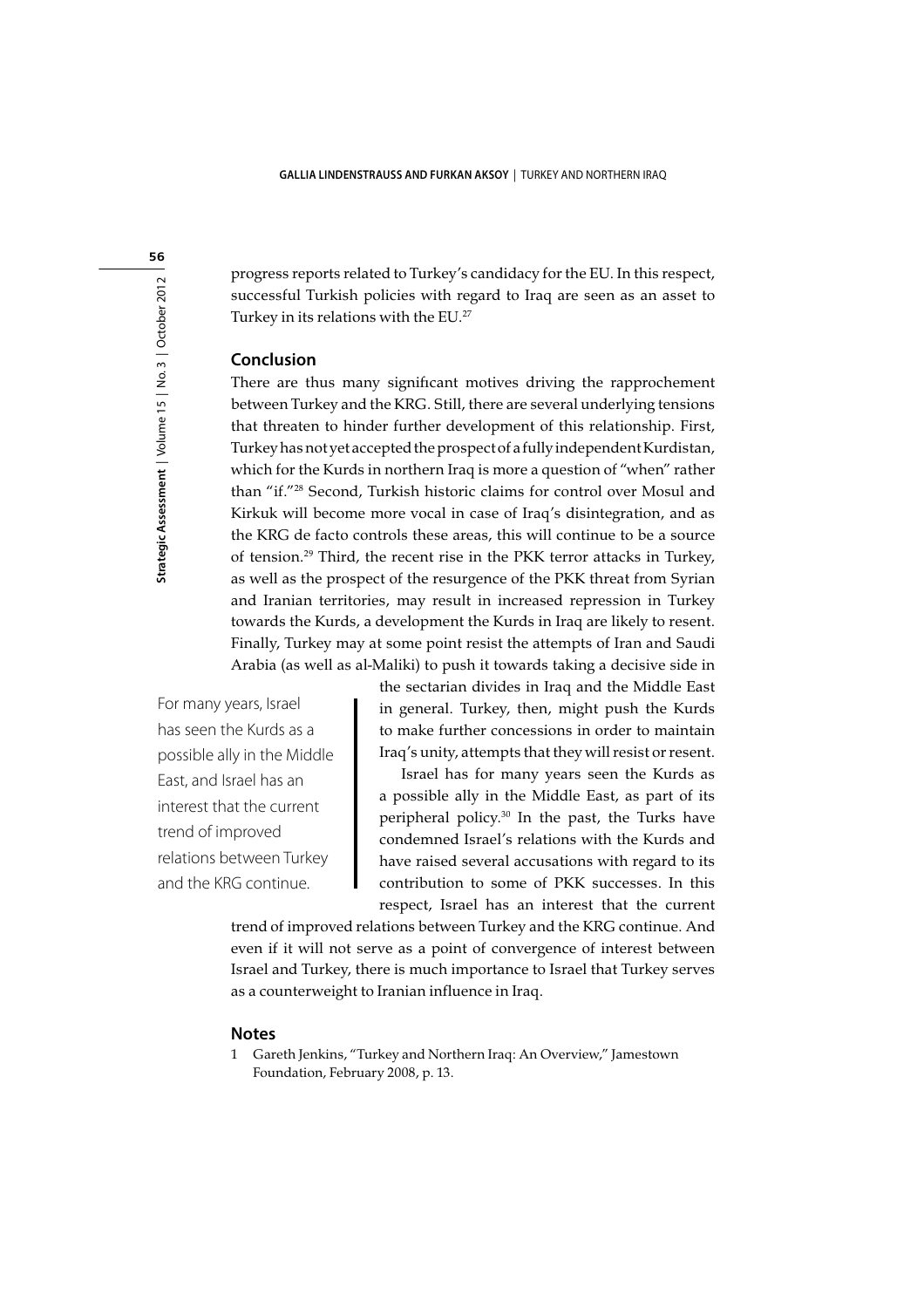- 2 Ronald D. Crelinsten, "Terrorism and Counter-Terrorism in a Mult-Centric World: Challenges and Opportunities," *Terrorism and Political Violence* 11, no. 4 (1999): 170-96; see p. 172.
- 3 Ihsan Bal, "PKK Teror Orgutu Kronolojisi," http://www.usak.org.tr/ dosyalar/dergi/z6UFq2LoFkdiuzBbZSt9qHMi7u4Ke2.pdf.
- 4 The "zero problems with neighbors" policy initiated by then-Turkish Senior Foreign Policy Advisor to the Prime Minister and later Turkish Foreign Minister Ahmet Davutoglu was intended to improve relations with Turkey's immediate neighbors and to solve ongoing problems with them.
- 5 The Istanbul canal is planned to be an artificial sea level waterway that will connect the Black Sea and the Sea of Marmara and enable bypass of the Bosphorus strait.
- 6 The Fatih project aims to improve the educational system by broadly increasing the use of information and communication technologies in the educational process.
- 7 "Neçirvan Barzani'den Türkiye çıkarması," *Sabah*, May 17, 2012.
- 8 Both statements are taken from Mesut Ozcan, "Turkish Foreign Policy towards Iraq in 2009," *Perceptions* 15, no. 3-4 (2010): 116.
- 9 "Ortadoğu'ya Schengen'i önerdi," *Haberturk*, November 26, 2010.
- 10 Sean Kane, "The Coming Turkish–Iranian Competition in Iraq," Unifed States Institute of Peace Special Report No. 276, June 2011, p. 12.
- 11 Ibid.
- 12 "Iraqi PM Maliki says Turkey is becoming 'Hostile State,'" April 20, 2012.
- 13 Turkish Statistics Institute (TUIK).
- 14 "K.Irak'ta Türk firmalarıyla kimse yarıamaz," *haber7.com*, June 26, 2012, http://www.haber7.com/ekonomi/haber/873743-kirakta-turk-firmalariylakimse-yarisamaz .
- 15 Jonathan Levack, "Relations Improving between Turkey and Iraq's Kurdistan Region," *SES Türkiye*, June 21, 2012.
- 16 "Kerkük-Yumurtalık Petrol Boru Hattında Yangın," *Hurriyet*, August 27, 2012.
- 17 Bill Park, *Modern Turkey: People, State and Foreign Policy in a Globalized World* (London: Routledge, 2012), p. 99.
- 18 Kane, "The Coming of Turkish-Iranian Competition in Iraq," p. 2.
- 19 Kane, "The Coming of Turkish-Iranian Competition in Iraq," pp. 3, 5.
- 20 In this respect, see Henri J. Barkey, "Turkey's New Engagement with Iraq: Embracing Iraqi Kurdistan," United States Institute of Peace Special Report No. 237 (2010), p. 6. See also Shwan Zulal, "Survival Strategies and Diplomatic Tools: the Kurdistan Region's Foreign Policy Outlook," *Insight Turkey* 14, no. 3 (2012): 150.
- 21 Yoel Guzansky and Gallia Lindenstrauss, "Mission Unaccomplished," *Jerusalem Post*, January 22, 2012.
- 22 Kane, "The Coming Turkish-Iranian Competition in Iraq," p. 10.
- 23 See for example Owen Matthews, "Triumph of the Turks," *Newsweek*, November 27, 2009.